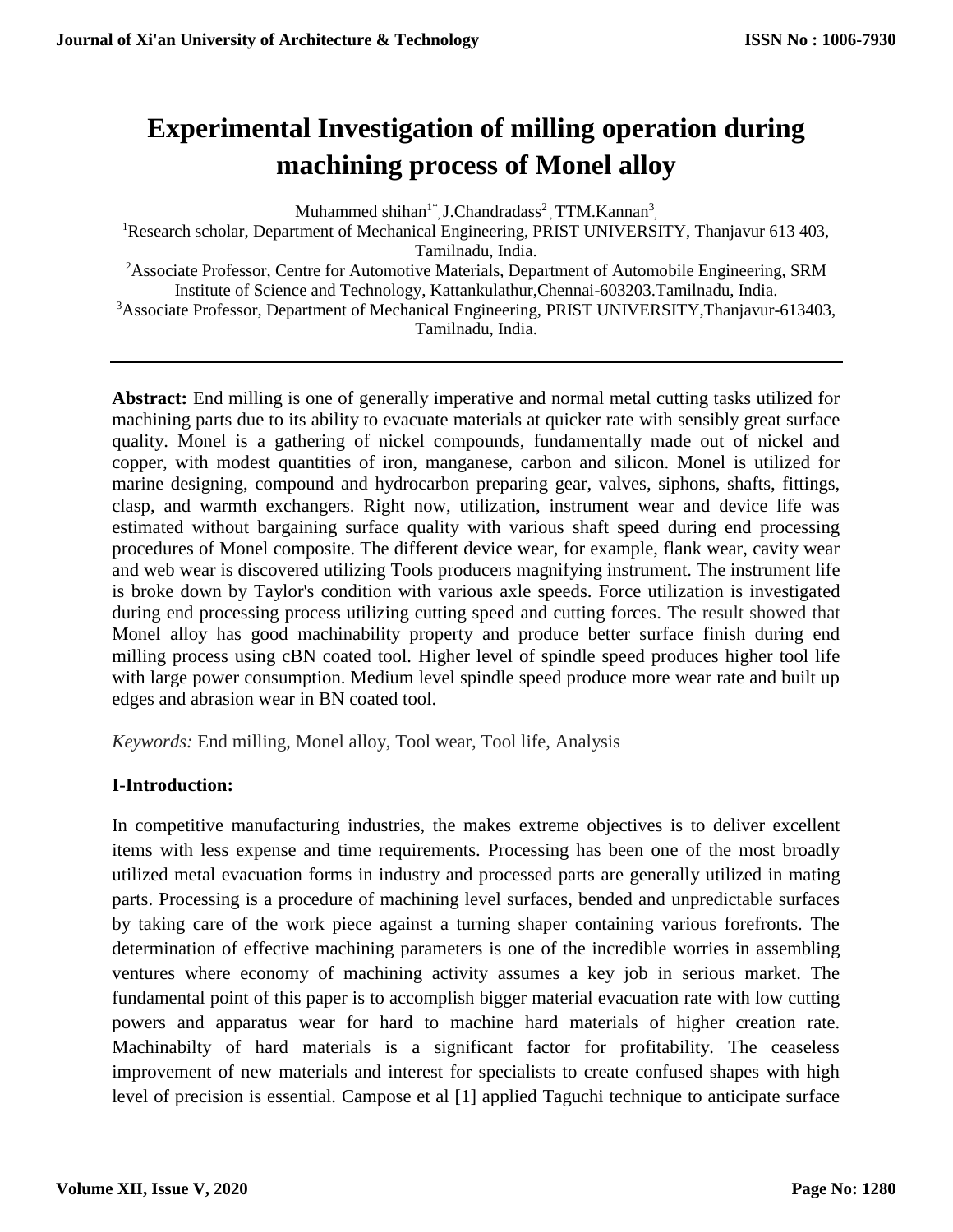quality and material expulsion rate by upgrading cutting parameters, for example, shaft speed, feed rate and profundity of cut in CNC processing. Gauri et al [2] advanced the cutting pace, feed and profundity of cut of CNC end processing process utilizing symmetrical exhibit and sign to commotion proportion. Khorasamy et al. [3] revealed the material expulsion rate and surface unpleasantness with relating reaction parameter, for example, axle speed, feed and profundity of cut of processing process by utilizing ANOVA. Lajis et al [4] anticipated the impact of procedure parameters on surface harshness and material evacuation pace of processing process by utilizing structure of examination and ANOVA idea. Aladullah et al [5] utilized Analysis of difference to anticipate the material expulsion rate reaction utilizing processing process parameter improvement method. Majerik et al [6] led end processing process on hard steel and detailed that the profundity of cut is the most affecting parameter for accomplishing bigger material evacuation rate in processing process. Toll [7] directed examinations dependent on L18 symmetrical exhibit of Design of investigation idea and discovered Feed rate is the most ruling procedure parameter in face processing activity to create great surface quality and bigger material evacuation rate. Dimple Rani and Dinesh Kumar [8] announced least surface unpleasantness and most extreme material expulsion rate in end processing activity. They found that bigger material evacuation rate is gotten in medium level profundity of cut. Ashok Raj et al [9] examined the variable parameter of shaft speed, feed and Depth of cut of processing process. They finished up, the most affecting variable of processing procedure to accomplish bigger material expulsion rate is profundity of cut. Kannan et al [10] directed tests on Monel K-400 in face processing process. They reasoned that lower surface unpleasantness was gotten in high shaft speed and higher material expulsion rate was acquired in high profundity of cut. Anyway as far as I could possibly know past writing report recommends that next to no work has been completed on monel K-400 material. In the current work, power utilization, apparatus wear and device life was estimated for various axle speed. Apparatus wear, for example, flank wear, pit wear and web wear was discovered utilizing Tools producers magnifying instrument. The instrument life was likewise broke down by Taylor's condition with various axle speed. Force utilization was broke down utilizing cutting speed and cutting forces

## **II- Experimental Details**

Milling operations are carried out in dry environment on Vertical milling machine as shown in Fig.1.The details of chemical composition and mechanical properties of Monel-400 alloy are given in Table l and Table 2. A carbide coated cBN end milling cutter is used as cutting tool for machining Monel alloy. The experiment was conducted by 3 levels of spindle speed, feed and depth of cut. The input parameters of end milling process are spindle speed, feed and Depth of cut and responses are Tool wear, Power consumption and tool life of Monel K-400 during End milling process.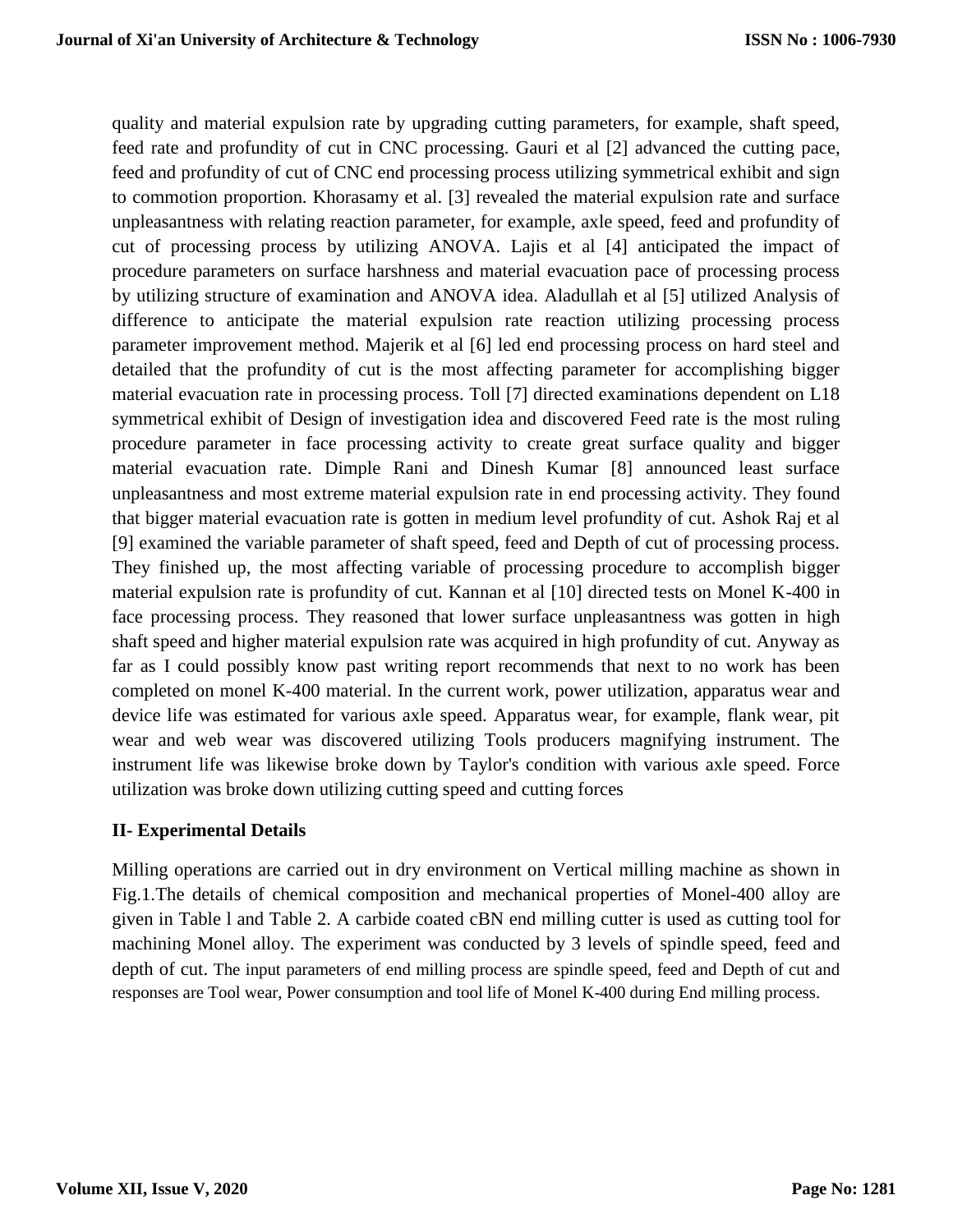

Fig 1 Experimental set up for end milling operation

| Twore T encriment composition of monet is 100 |  |    |     |     |      |      |      |      |
|-----------------------------------------------|--|----|-----|-----|------|------|------|------|
| Ni                                            |  | Cu | Al  | Ti  |      | Mn   | Fe   |      |
| 70                                            |  | 24 | 2.0 | 0.8 | 0.25 | 1.04 | 2.05 | 0.50 |

| Table 1 Chemical composition of Monel K-400 |  |
|---------------------------------------------|--|
|---------------------------------------------|--|

| Table 2 Mechanical properties of Monel K-400 |            |                 |  |  |  |
|----------------------------------------------|------------|-----------------|--|--|--|
| Tensile strength                             | Elongation | <b>Hardness</b> |  |  |  |
| (Ksi)                                        | $%$ )      | (HRc)           |  |  |  |
| 180                                          | 30         | 35              |  |  |  |
|                                              |            |                 |  |  |  |

|  | Table 3 Process parameters and their levels |
|--|---------------------------------------------|
|--|---------------------------------------------|

| <b>Parameter</b>   | Unit     | <b>Level 1</b> | <b>Level 2</b> | Level 3 | <b>Level</b> 4 |
|--------------------|----------|----------------|----------------|---------|----------------|
| spindle speed (s)  | Rpm      | 1400           | 2100           | 2800    | 3500           |
| Feed $(f)$         | mm/tooth | 0.03           | 0.06           | 0.09    | 0.12           |
| Depth of cut $(d)$ | Mm       | 0.75           | .00            | 1.25    | 1.50           |

## **III –Result and Discussion**

### **3.1 Power consumption**

Power consumption is a major parameter in optimum machining of milling process with hardened steels. Mechanism of energy consumption process with machining system is a dominating parameter for economic production method [1]. Generally power consumption is calculated as the product of cutting force and cutting velocity of machining process parameters. The corresponding power consumption values in end milling process are given below.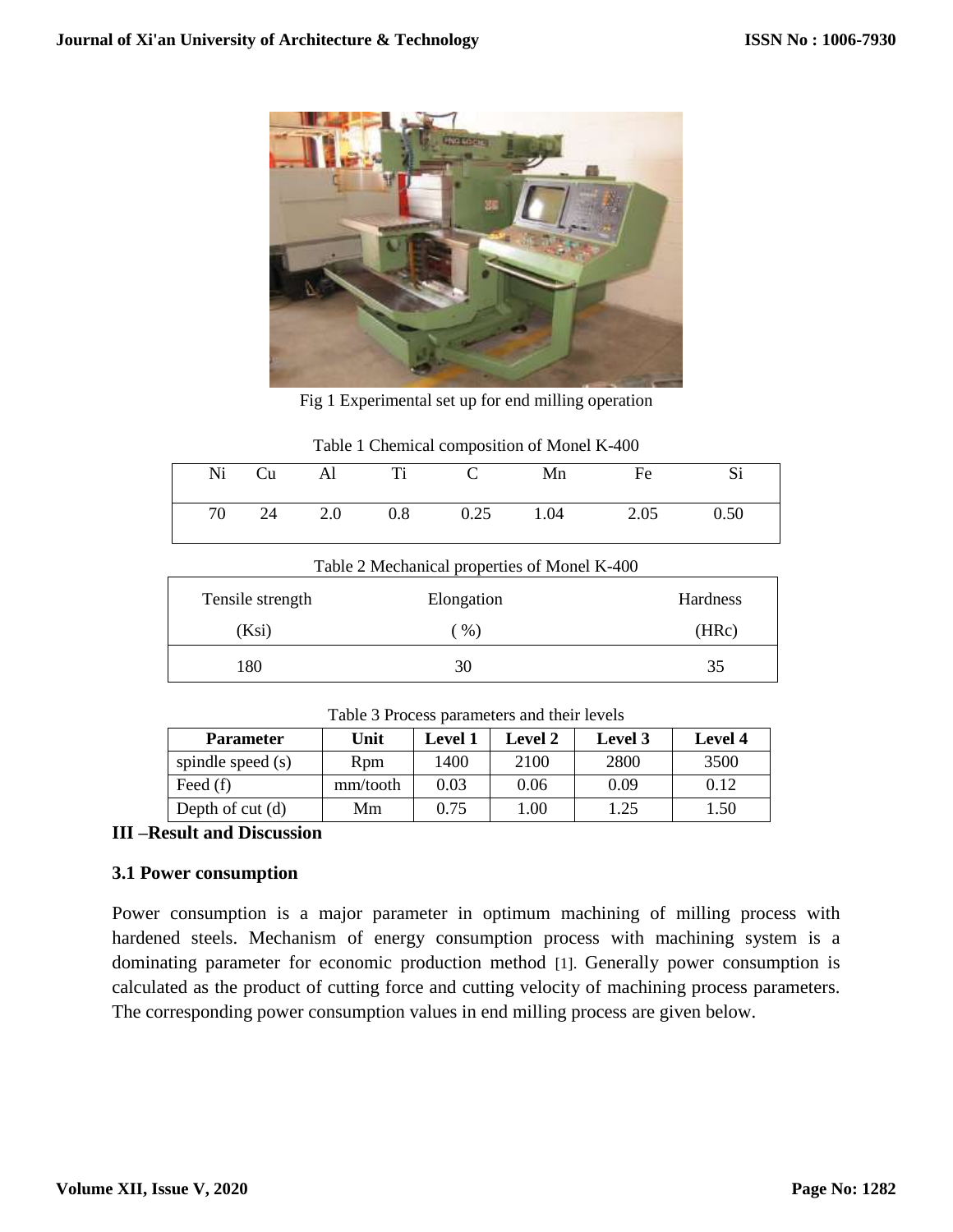| Spindle speed | Cutting force | <b>Cutting Velocity</b> | Power consumption |
|---------------|---------------|-------------------------|-------------------|
| (rpm)         | ${\bf N}$     | m/sec)                  | (Watts)           |
| 1400          | 900           | 43.96                   | 39.56             |
| 2100          | 1200          | 65.94                   | 79.12             |
| 2800          | 1240          | 87.92                   | 109.02            |
| 3500          | 1280          | 109.9                   | 140.67            |

Table 4 Power consumption of End milling process of Monel alloy

Table 4 shows that power consumption of end milling process for 10 minutes. It shows higher power consumption rate is developed for higher spindle speed and produce medium level of surface finish. Fig. 2 clearly shows that spindle increases power consumption of machine also increases. The medium level of spindle speed may consume moderate level of power consumption



Fig 2 Radar diagram for Power consumption of Monel machining process

## **3.2 Tool Wear**

Demonstrating of fast cutting procedure of processing process having potential for improving cutting instrument structure and choosing ideal conditions, particularly ahead of time applications, for example, rapid processing process. Metal cutting tasks are a metal evacuation process as well as a misshapening procedure where disfigurement is exceptionally gathered in a little zone. The stream attributes at high temperature strain rate and stress experienced during cutting activity are significant for foreseeing chip stream, cutting powers, temperature and stresses. Flank wear and cavity wear is created during medium level cutting pace and profundity of cut for machining of solidified steels. Developed edges are likewise evolved in edges of machining high super combination with higher axle speed rate [7]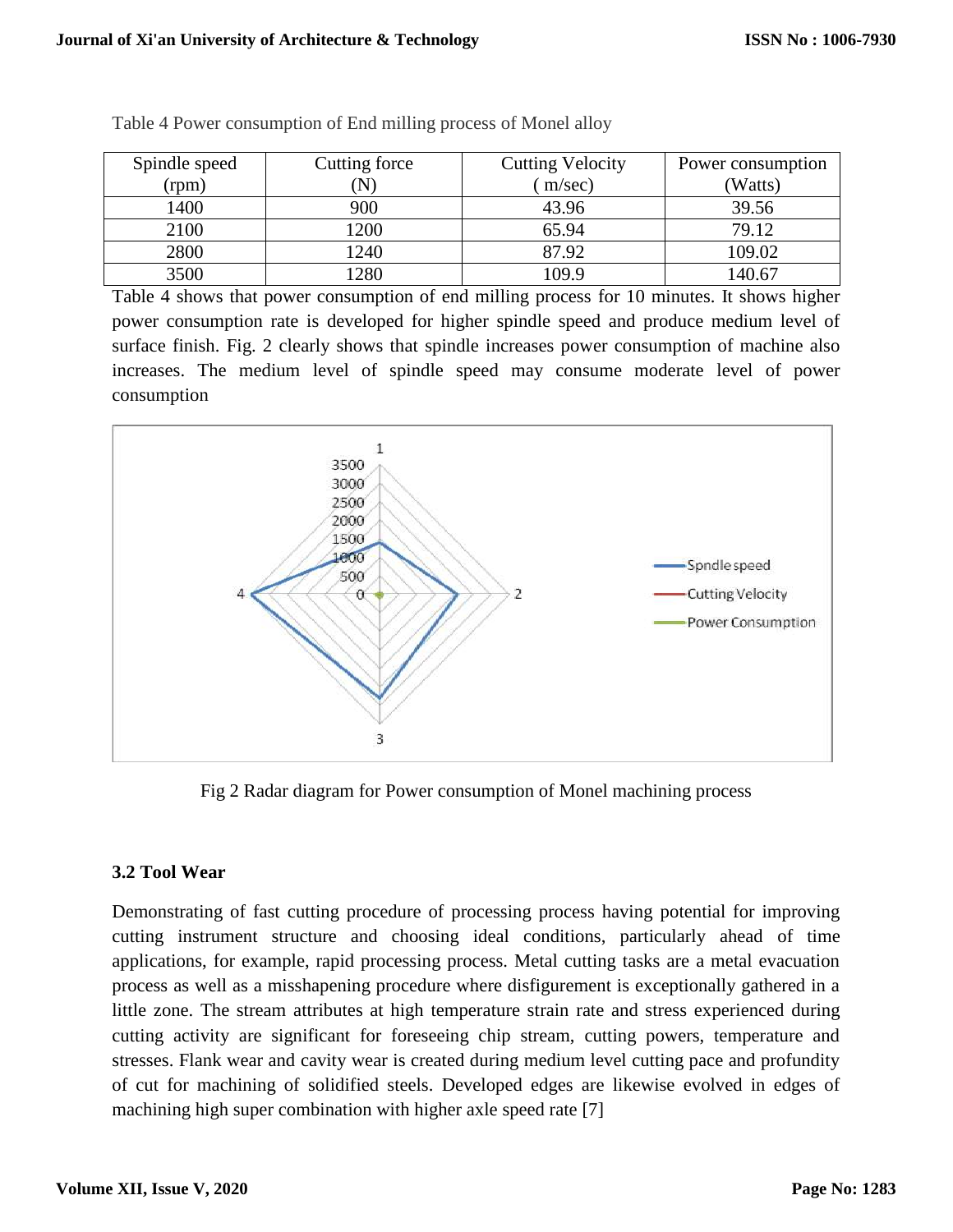| Spindle speed | Face Wear | Flank wear | Web wear |
|---------------|-----------|------------|----------|
| (rpm)         | (mm)      | (mm)       | (mm)     |
| 1400          |           |            |          |
| 2100          | J.4       |            |          |
| 2800          |           |            |          |
| 3500          |           |            |          |

Table 5 shows that tool wear such as face wear, flank wear and web wear of cBN coated tool during milling of Monel. It focused on principal dependence between tool wear and spindle speed. The larger face wear occur at 2100 rpm of spindle speed during machining of Monel alloy. Corresponding flank wear and web wear of cBN coated tool occur at 3500 rpm of spindle speed for 10 minutes in dry machining environment.





Fig. 3 denotes the various tool wear developed during milling process using cBN coated tool. It represents second level of spindle speed (2100 rpm) produce more wear rate and also affect cutting edges in small zone. Small deformation occurs and abrasion wear also takes place. The tool wear is measured by Tools maker microscope and analyzed by merchant circle.

## **3.3 Tool life**

Instrument life is a significant pointer of processing activity in assembling process. Machining reactions of end processing process regarding cutting parameters can be communicated as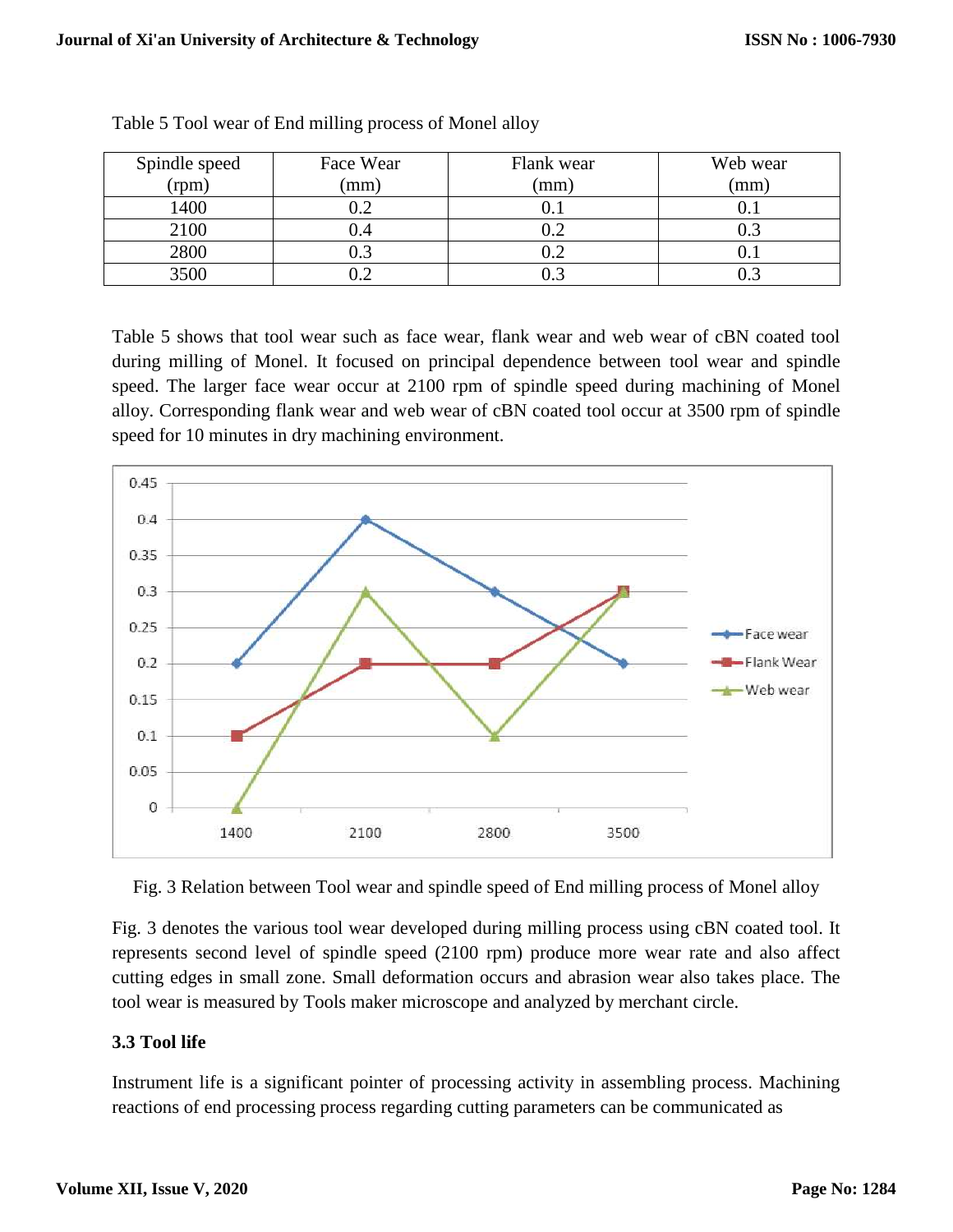R =CVk f l dm. As announced somewhere else, more elevated level of profundity of cut and medium degree of feed rate impact higher apparatus life of solidified steel machining process [3]. Kannan et al [10] detailed cBN apparatus embeds as the most appropriate materials for machining solidified steel on account of their high hardness, wear obstruction and compound inactivity. He additionally researched about warmth segment, instrument life and advancement of Merchant circle.

| Spindle speed | <b>Cutting Velocity</b> | <b>Tool Constant</b> | Tool life (Min) |
|---------------|-------------------------|----------------------|-----------------|
| (rpm)         | m/sec)                  |                      |                 |
| 1400          | 43.96                   | 0.243                | 439600          |
| 2100          | 65.94                   | 0.243                | 659400          |
| 2800          | 87.92                   | 0.243                | 879200          |
| 3500          | 109.9                   | 0.243                | 1099000         |

Table 6 Tool life of End milling process of Monel alloy

Table 6 represents the analysis of tool life of End milling process for Monel with different spindle speed. Higher level of spindle speed and cutting velocity produce higher level of tool life cBN coated tool life.The spindle speed of milling parameter influence the tool life. It is found that 3500 rpm of spindle speed increase the tool life during the machining of Monel alloy.



Fig 4 Relation between cutting velocity and tool life for Monel alloy

Fig 4 denotes the relation between cutting velocities and tool life for end milling operation of Monel alloy using cBN coated tool.The higher level of cutting velocity indicate larger the tool life. Cutting velocity of 109.9 m/s produce high surfce finish and also increases the tool life without any tool failure. The significant value of cutting velocity (109.9 m/s) leads to 1099000 minutes of tool life economically.